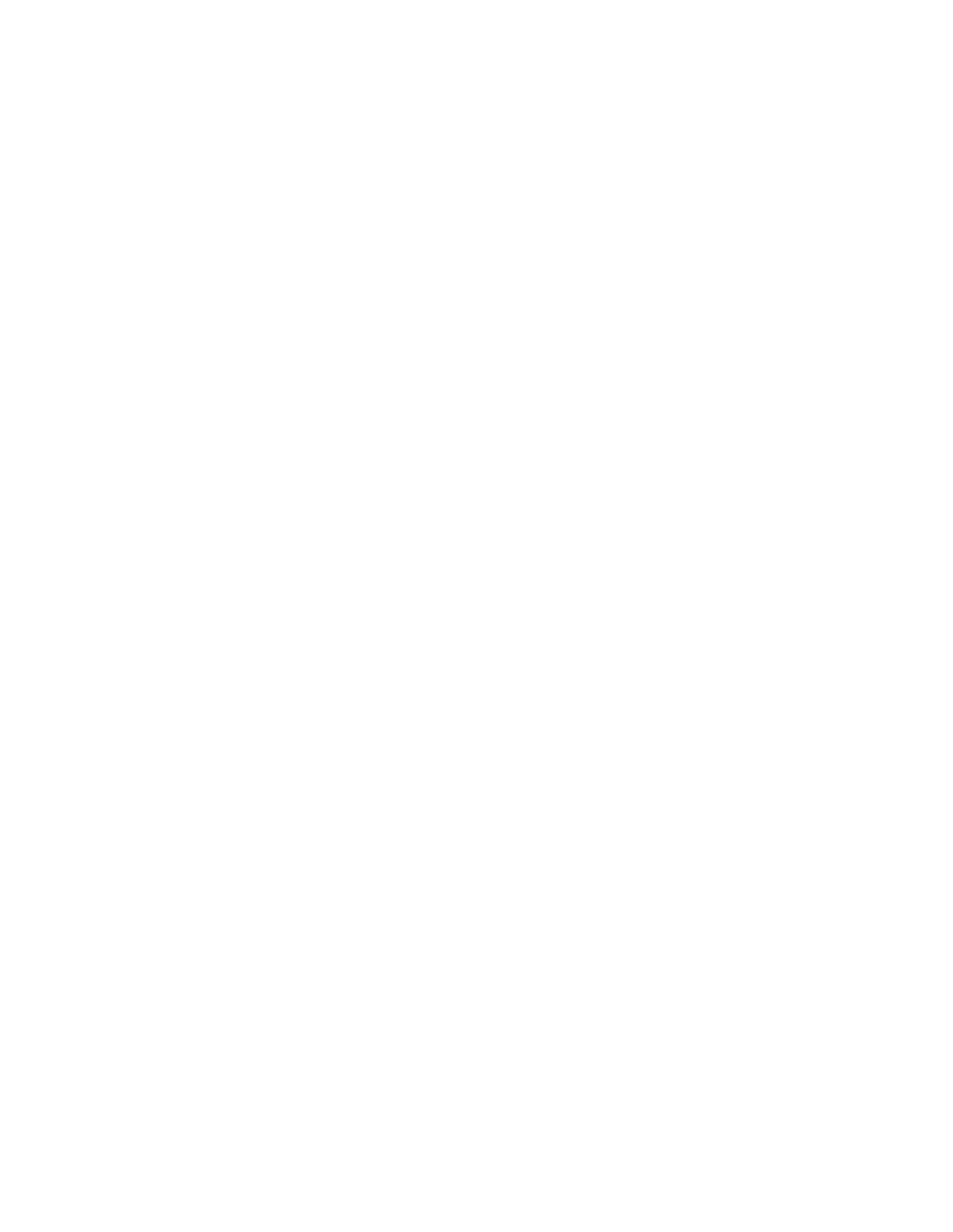### **Notice**

 This report was prepared by Industrial Economics, Inc. in the course of performing work contracted for and The opinions expressed in this report do not necessarily reflect those of NYSERDA or the State of New purpose or merchantability of any product, apparatus, or service, or the usefulness, completeness, or use of information contained, described, disclosed, or referred to in this report. sponsored by the New York State Energy Research and Development Authority (hereafter "NYSERDA"). York, and reference to any specific product, service, process, or method does not constitute an implied or expressed recommendation or endorsement of it. Further, NYSERDA, the State of New York, and the contractor make no warranties or representations, expressed or implied, as to the fitness for particular accuracy of any processes, methods, or other information contained, described, disclosed, or referred to in this report. NYSERDA, the State of New York, and the contractor make no representation that the use of any product, apparatus, process, method, or other information will not infringe privately owned rights and will assume no liability for any loss, injury, or damage resulting from, or occurring in connection with, the

 your work to you or has used it without permission, please email print@nyserda.ny.gov. NYSERDA makes every effort to provide accurate information about copyright owners and related matters in the reports we publish. Contractors are responsible for determining and satisfying copyright or other use restrictions regarding the content of reports that they write, in compliance with NYSERDA's policies and federal law. If you are the copyright owner and believe a NYSERDA report has not properly attributed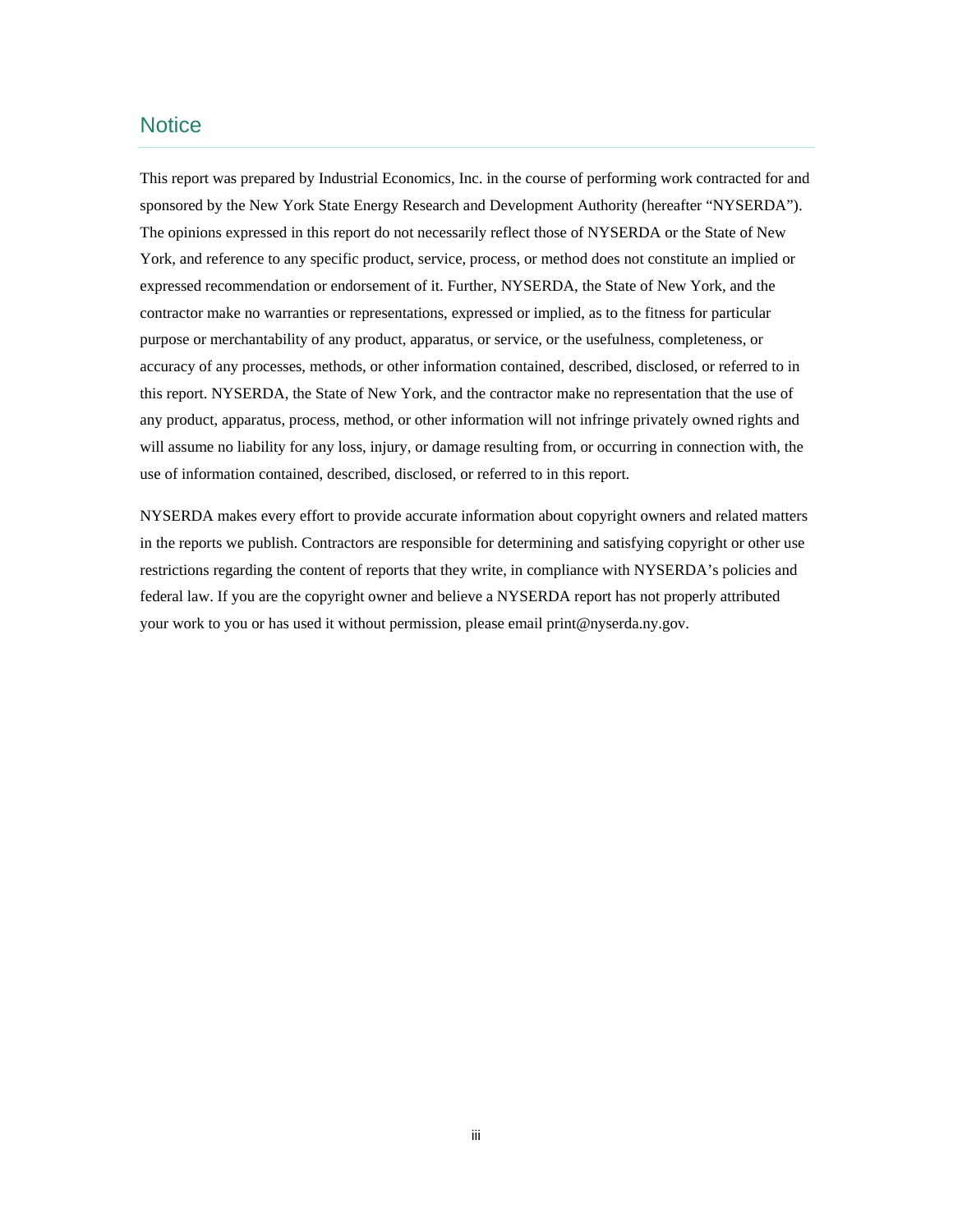# **Table of Contents**

| 1 PROGRAM CONTEXT, STAKEHOLDERS, INTENT, AND DESIGN  1-1 |
|----------------------------------------------------------|
|                                                          |
|                                                          |
|                                                          |
|                                                          |
|                                                          |
|                                                          |
|                                                          |
|                                                          |
|                                                          |
|                                                          |
|                                                          |
|                                                          |
|                                                          |
|                                                          |
|                                                          |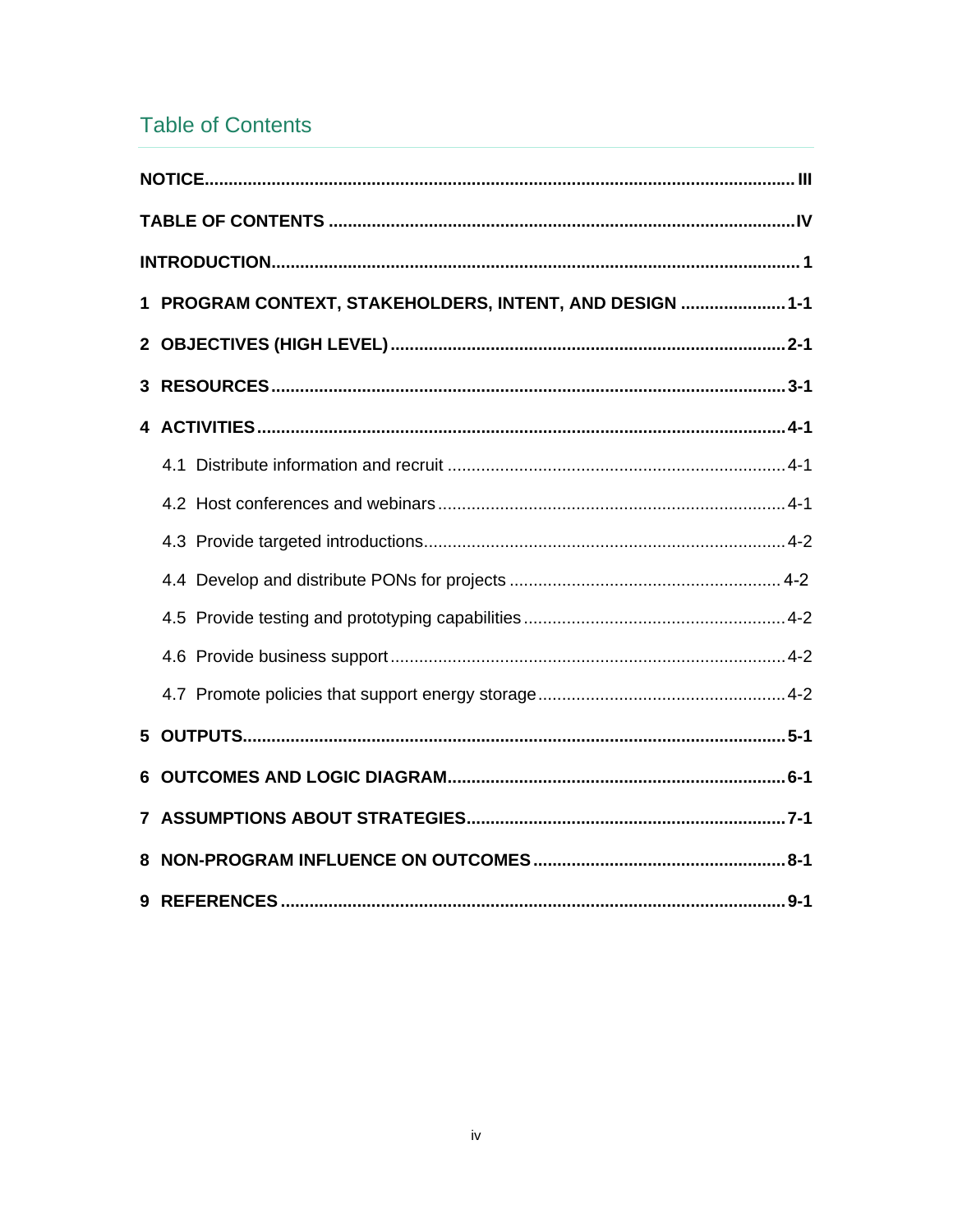# List of Figures

# List of Tables

| Table 1-1. Budgeted and Committed CAIR Funds as of June 30, 2013 1-1 |  |
|----------------------------------------------------------------------|--|
|                                                                      |  |
|                                                                      |  |
|                                                                      |  |
|                                                                      |  |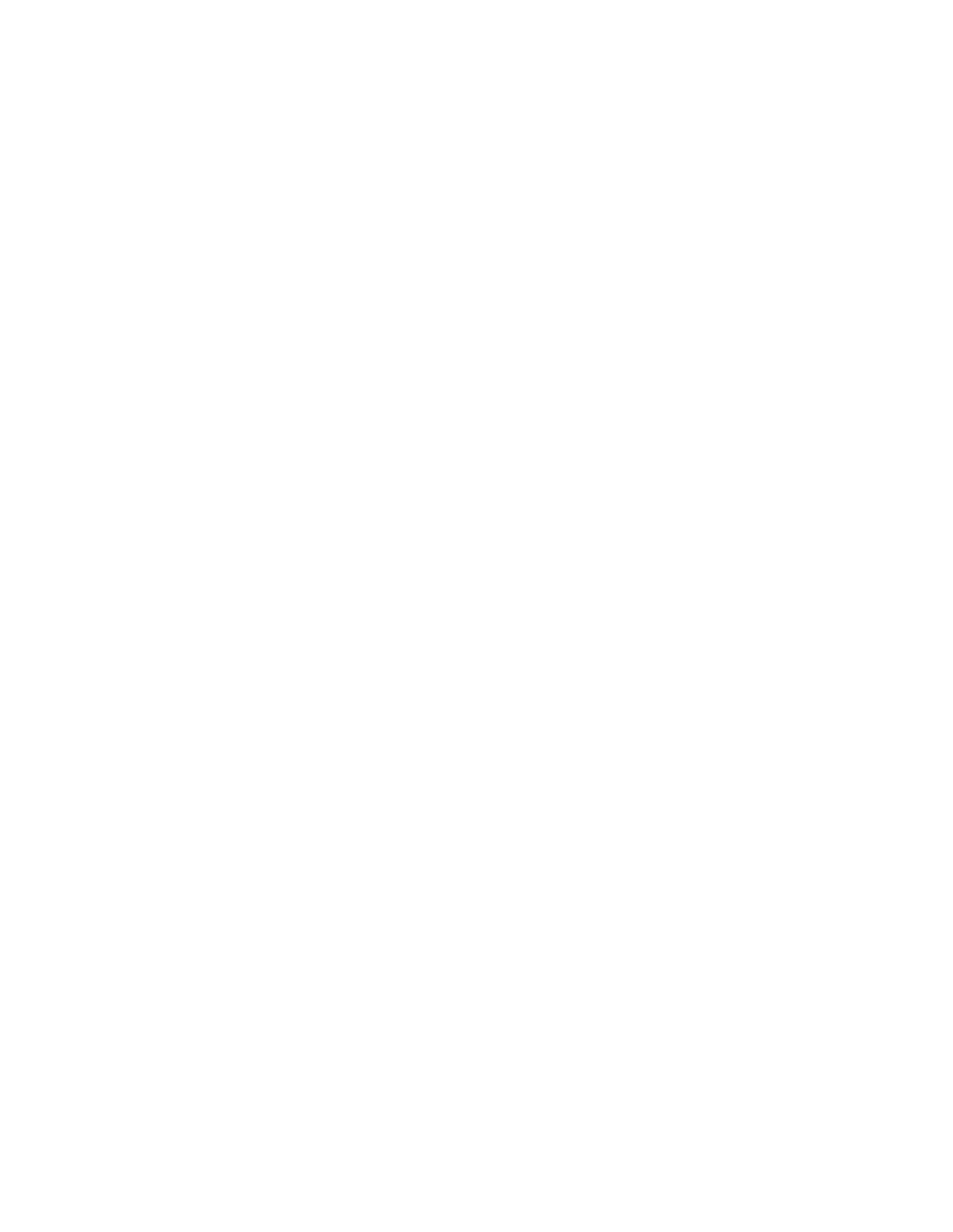### Introduction

document's organization is as follows: The Purpose of this document is to present the overarching logic model for the NYSERDA-supported programs comprising the New York Battery and Energy Storage Technology Consortium (NY-BEST). This

- 1. **Program Context, Stakeholders, Intent and Design:** Describes the problem(s) the program is attempting to solve, or issues it will address and the regulatory and stakeholder environments (context) within which the program is working.
- 
- 2. **Program Objectives**: Describes, at a high level, the program's ultimate purpose and targets.<br>3. **Program Resources**: Identifies the funding, workforce, partnership, and other resources the program is providing.
- 4. **Program Activities**: Describes the program's various research, product development, demonstration and commercialization progress, and support activities.
- 5. **Program Outputs**: Describes the anticipated immediate results associated with program activities.
- 6. **Program Outcomes**: Describes expected achievements in the near, intermediate and longer term.
- 7. **Assumptions about Program**: Describes assumptions about how program activities and outputs will lead to the desired near, intermediate and longer-term outcomes.
- 8. **External Influences**: Describes factors outside the program that may drive or constrain the achievement of outcomes.

Figure I-1 shows the relationships among these eight items.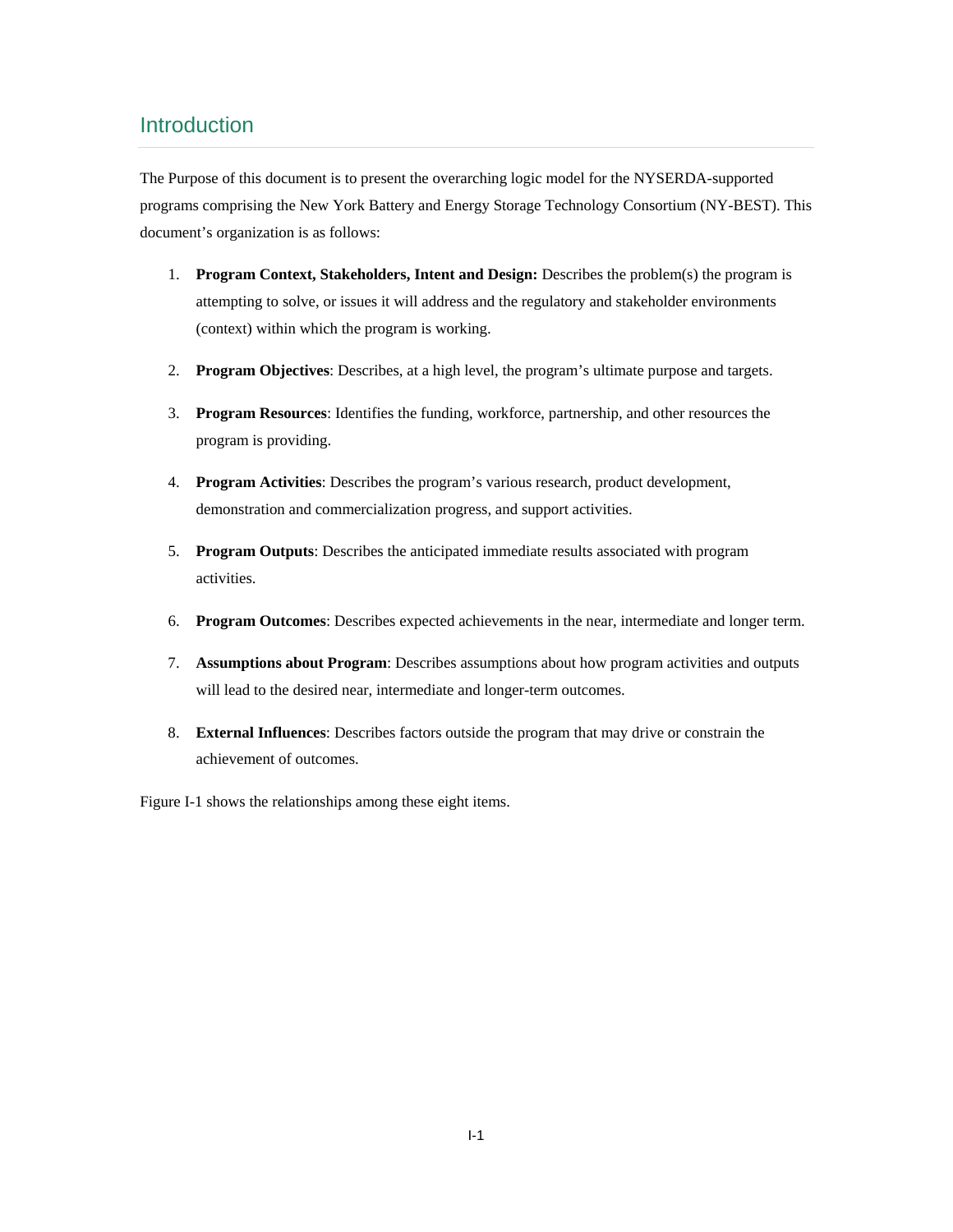

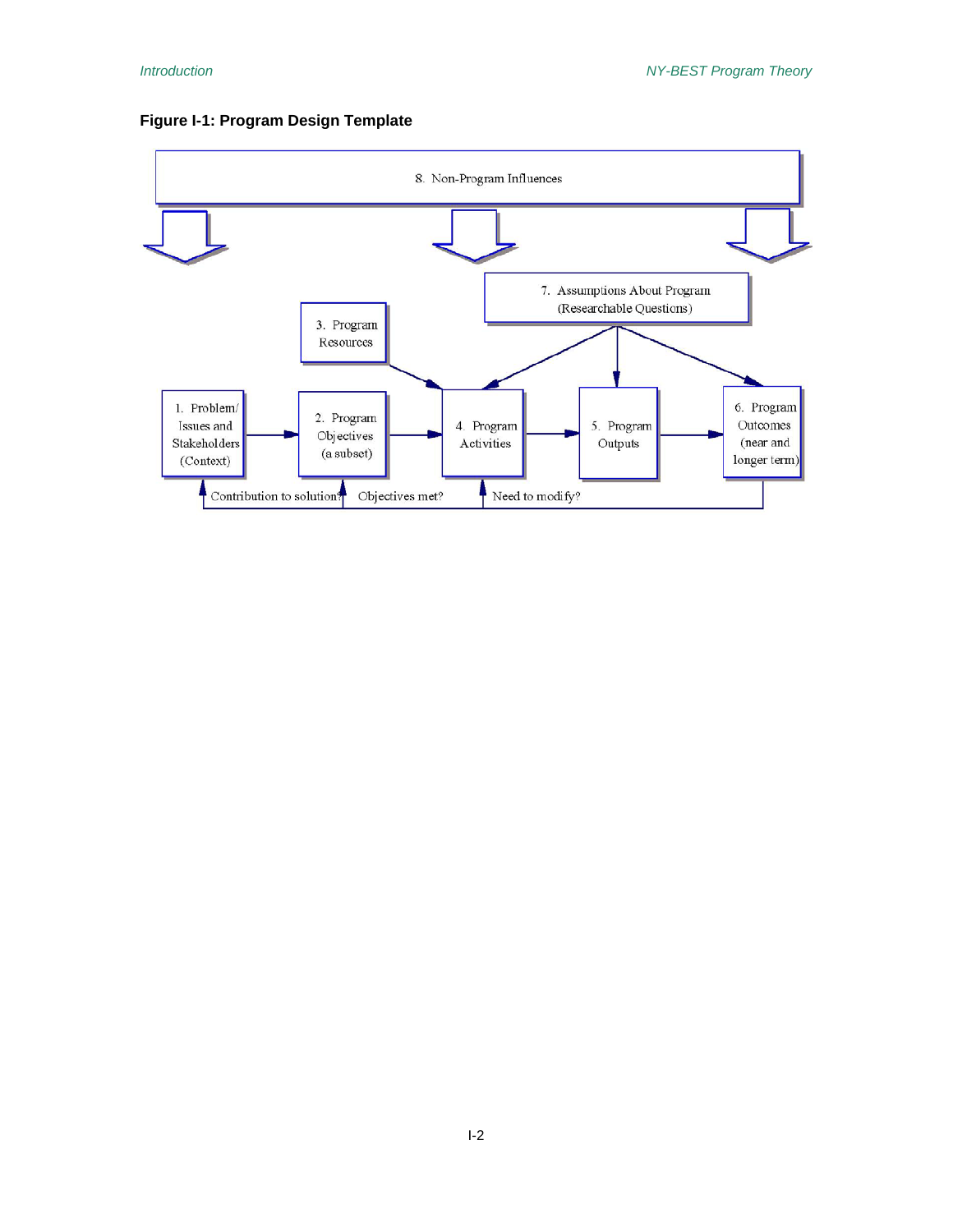### 1 Program Context, Stakeholders, Intent, and Design

The New York Battery and Energy Storage Technology Consortium (NY-BEST) is a not-for-profit corporation organized in 2009 to help position New York as a global leader in battery and energy storage technology, including medium and heavy-duty transportation, electric grid, and other applications. NYSERDA is helping to seed this industry-focused consortium with approximately \$25 million through Clean Air Interstate Rule (CAIR) proceeds.

 In its current state, NY-BEST is governed by a 17-seat board of directors elected by consortium members. The board selected Bill Acker as Executive Director and Capitol Hill Management Services as association manager in 2010.

NY-BEST aims to support the development of the energy storage industry in New York State via the following three strategies:

- 1. Facilitate product development and commercialization partnerships
- 2. Provide members with access to testing, characterization, and prototyping capabilities
- 3. Promote research and development of energy storage technologies

 research institutes, government, and energy storage end users. Program stakeholders include its members and partners representing a variety of companies, academia,

 The table below shows the allocation of CAIR funding to NY-BEST by activity. Most of the CAIR funding is expended or committed to be expended. However, the remaining operations funding will last about 18 to 24 more months at declining spend rates, and NY-BEST is expected to continue as a self-sustaining entity.

**Table 1-1. Budgeted CAIR Funds as of August 2014** 

| <b>Activity</b>                                    | <b>Budgeted</b> |
|----------------------------------------------------|-----------------|
| NY-BEST Operations and Management                  | \$4,548,000     |
| Research and Development Awards                    | \$13,585,000    |
| <b>Technology Transfer</b>                         | \$500,000       |
| <b>Testing and Characterization Capabilities</b>   | \$3,445,114     |
| NYSERDA Administration                             | \$2,211,000     |
| Program Evaluation and Accountability              | \$500,000       |
| Brokerage Fees for NO <sub>x</sub> Allowance Sales | \$266,736       |
| New York State Cost Recovery Fee                   | \$443,000       |
| Total                                              | \$25,498,850    |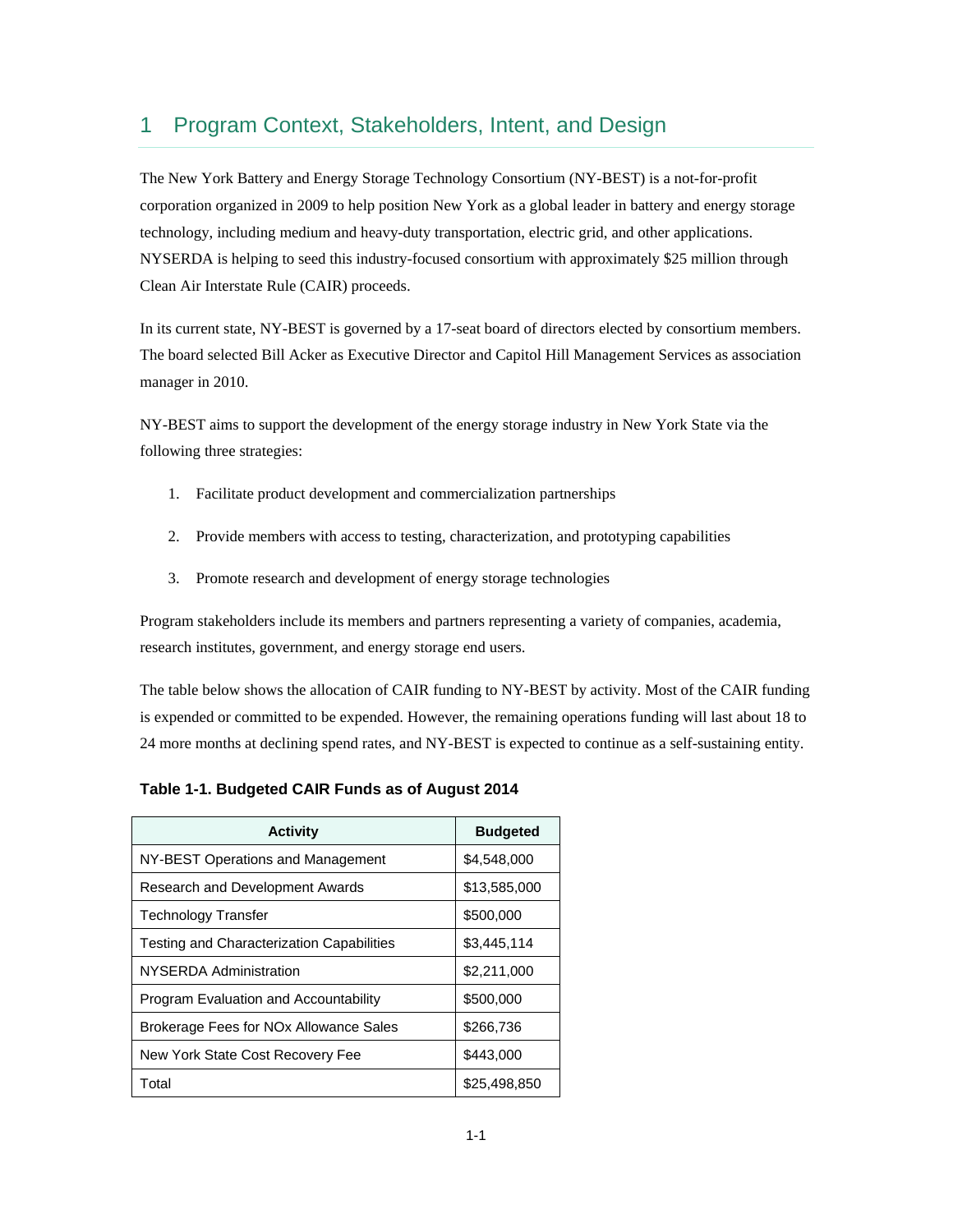Table 1-2 summarizes the barriers the NY-BEST program is intended to address and identifies the stakeholders affected by each.

| Table 1-2: Problems to be addressed by NY-BEST |  |  |  |  |  |  |  |  |
|------------------------------------------------|--|--|--|--|--|--|--|--|
|------------------------------------------------|--|--|--|--|--|--|--|--|

| <b>Problem Area and Barrier Details</b>                                                                                                    | Stakeholders Impacted and/or Involved                                  |  |  |  |
|--------------------------------------------------------------------------------------------------------------------------------------------|------------------------------------------------------------------------|--|--|--|
| <b>Technical Barriers</b><br>1.                                                                                                            |                                                                        |  |  |  |
| Lack of testing infrastructure                                                                                                             | Researchers, product developers, potential testing<br>facility workers |  |  |  |
| <b>Economic Barriers</b><br>2.                                                                                                             |                                                                        |  |  |  |
| Insufficient investment in battery and energy<br>storage technologies development                                                          | Researchers, product developers, potential testing<br>facility workers |  |  |  |
| <b>Informational Barriers</b><br>3.                                                                                                        |                                                                        |  |  |  |
| Insufficient knowledge and expertise exist for<br>optimal battery and energy storage<br>technologies development                           | Researchers, product developers, potential investors                   |  |  |  |
| Insufficient familiarity with potential partners<br>leads to high risk in battery and energy<br>storage technologies development endeavors |                                                                        |  |  |  |
| <b>Institutional Barriers</b><br>4.                                                                                                        |                                                                        |  |  |  |
| Insufficient knowledge sharing pathways to<br>form critical partnerships                                                                   | Product developers, potential investors, legislators                   |  |  |  |
| Legislation currently favors investment in other<br>competing technologies over battery and<br>energy storage technologies                 |                                                                        |  |  |  |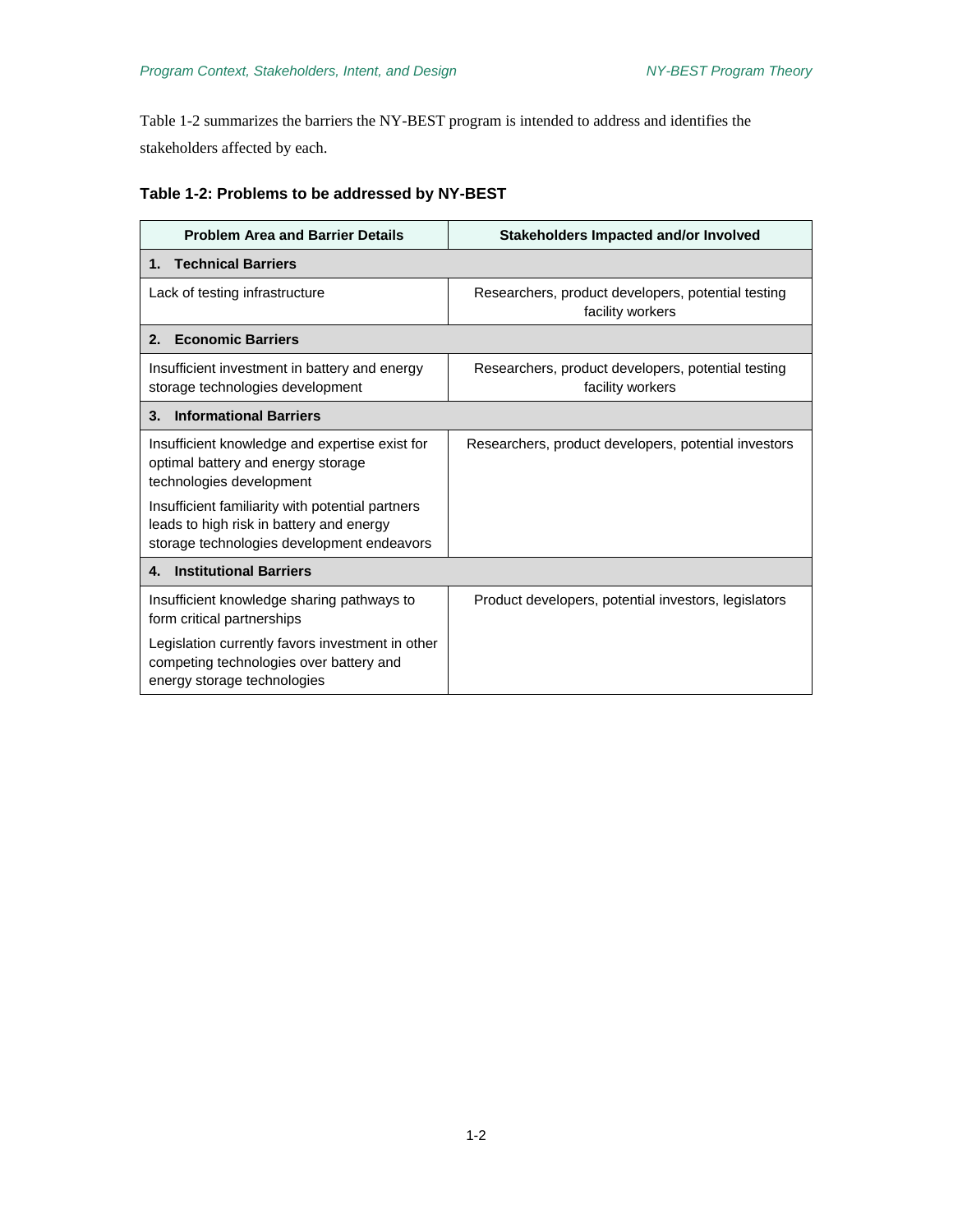### 2 Objectives (High Level)

detail in the New York State Energy Storage Roadmap, developed and published by NY-BEST in 2012. Program stakeholders have established the following goals for NY-BEST. These are described in more

- 1. Create value chain clusters of companies comprised of suppliers, material and component manufacturers, system integrators, and product manufacturers to provide the manufacturing capabilities necessary to grow the sector in New York State and support global markets.
- 2. Establish robust New York markets for energy storage through appropriate technologies, policies and incentives.
- 3. Continue New York's technology leadership and stimulate commercialization of advanced energy storage technologies through research and development, product development, commercialization partnerships, leveraging intellectual capital, and equipment and supplier relationships.
- 4. Create a self-sustaining consortium in NY-BEST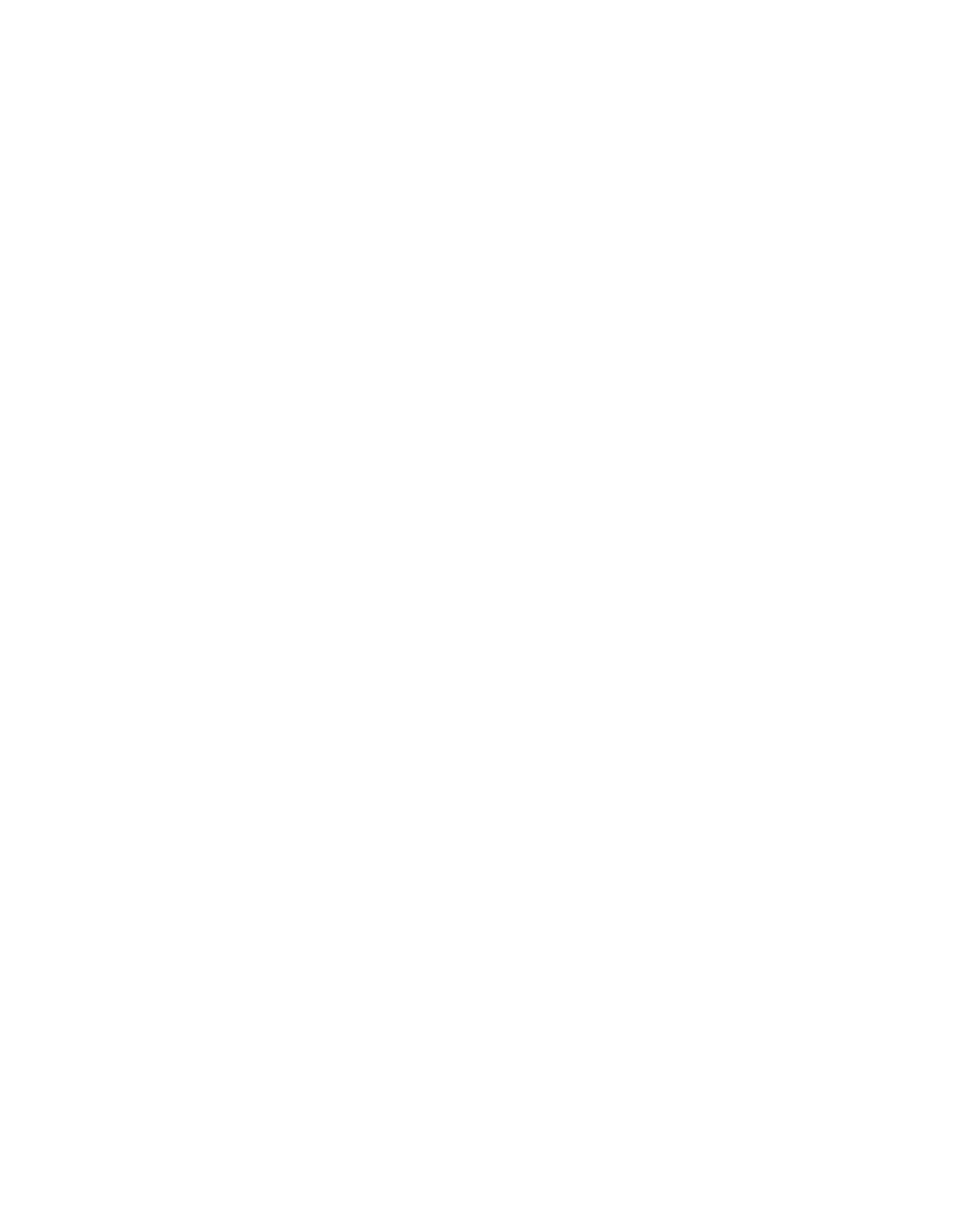### 3 Resources

NY-BEST operates using a variety of resources with a strategy of using outside resources (e.g. seed funding) to grow its internal resources (expertise and success of members in obtaining outside investment) such that the consortium may eventually become self-sustaining. The table below summarizes these resources.

#### **Table 3-1: NY-BEST Consortium Resources**

| <b>NYSERDA Resources</b>                                                                        |  |  |  |  |
|-------------------------------------------------------------------------------------------------|--|--|--|--|
| Seed funds from New York State proceeding from participation in CAIR                            |  |  |  |  |
| NYSERDA staff                                                                                   |  |  |  |  |
| <b>Internal Resources</b>                                                                       |  |  |  |  |
| NY-BEST Operations Staff                                                                        |  |  |  |  |
| Researchers and private companies (NY-BEST members) engaged in developing and deploying         |  |  |  |  |
| energy storage products and committed to consortium development                                 |  |  |  |  |
| <b>External Resources</b>                                                                       |  |  |  |  |
| Utility, economic development, and federal funding                                              |  |  |  |  |
| Researchers and private companies (NY-BEST non-members) engaged in developing and deploying     |  |  |  |  |
| energy storage products                                                                         |  |  |  |  |
| Private sector investors who may further support technology development and deployment          |  |  |  |  |
| Other trade associations for energy storage products                                            |  |  |  |  |
| <b>Intangible Resources</b>                                                                     |  |  |  |  |
| High concentration of foundational technical and research expertise within New York State       |  |  |  |  |
| Established manufacturing advantage of New York State                                           |  |  |  |  |
| Significant markets for energy storage in New York State, particularly in electric grid storage |  |  |  |  |
| Downstate                                                                                       |  |  |  |  |

 $\overline{\phantom{a}}$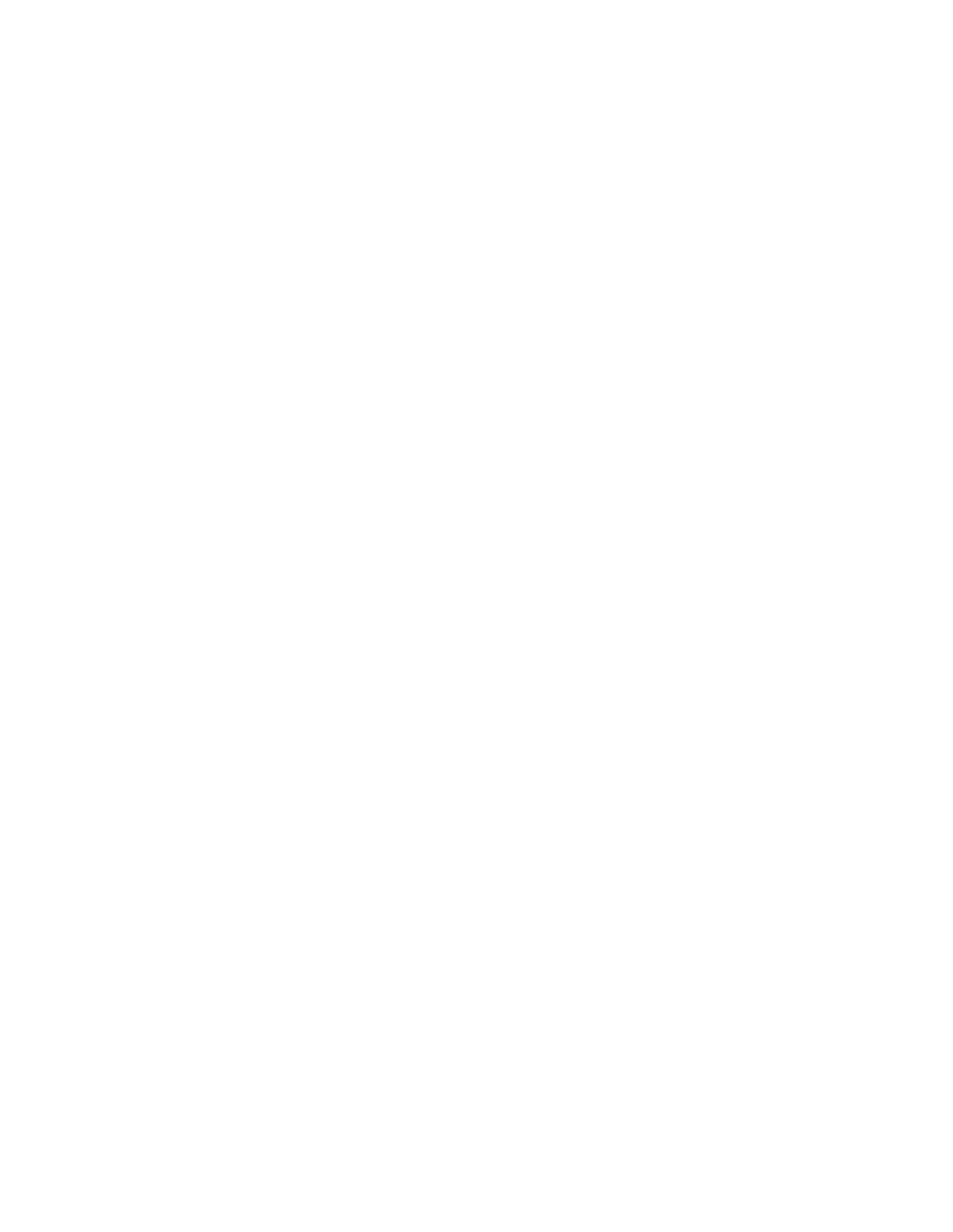### 4 Activities

In pursuit of the program goals identified above, NY-BEST engages in a wide range of activities designed to further energy storage technologies in New York State. Evaluators, in collaboration with NYSERDA staff, grouped activities into the seven types described below; however, it is important to note that activities in each category are not executed independently but rather are coordinated efforts intended to complement one another.

#### 4.1 Distribute information and build membership

 cluster through distribution of relevant information and provision of resources to members and (to a limited extent) non-members. Specifically, NY-BEST distributes information by: NY-BEST serves its members and makes efforts to recruit additional members to build the energy storage

- Implementing a coordinated communication that includes
- Distributing a semi-monthly newsletter (including member spotlights)
- Being active in social media
- Reaching out to news media
- Funding opportunity announcements
- Maintaining supply chain and resource databases on Website
- Helping to facilitate new partnerships between members such as product development, supplier or research opportunities
- energy storage deployment Serving as an information clearinghouse for members and policymakers on issues relevant to
- Assessing member needs and opportunities through a member satisfaction survey
- Representing NY-BEST and New York's energy storage sector at national or international conferences

 communications going forward. NY-BEST also participates in national and international energy-storage-related events, is active in social media, and aims to improve its Website functionality and keep content regularly updated in 2014 and into the future. NY-BEST tracks its presence in the news and other media to understand trends and improve its

#### 4.2 Host conferences and webinars

 webinars. In 2013, NY-BEST organized five conferences and seven webinars. In 2014, NY-BEST NY-BEST educates members and encourages collaboration and partnerships through conferences and organized a pre-conference educational seminar for the Capture the Energy Conference in March and will offer 4 regional and focused conferences between June and November 2014.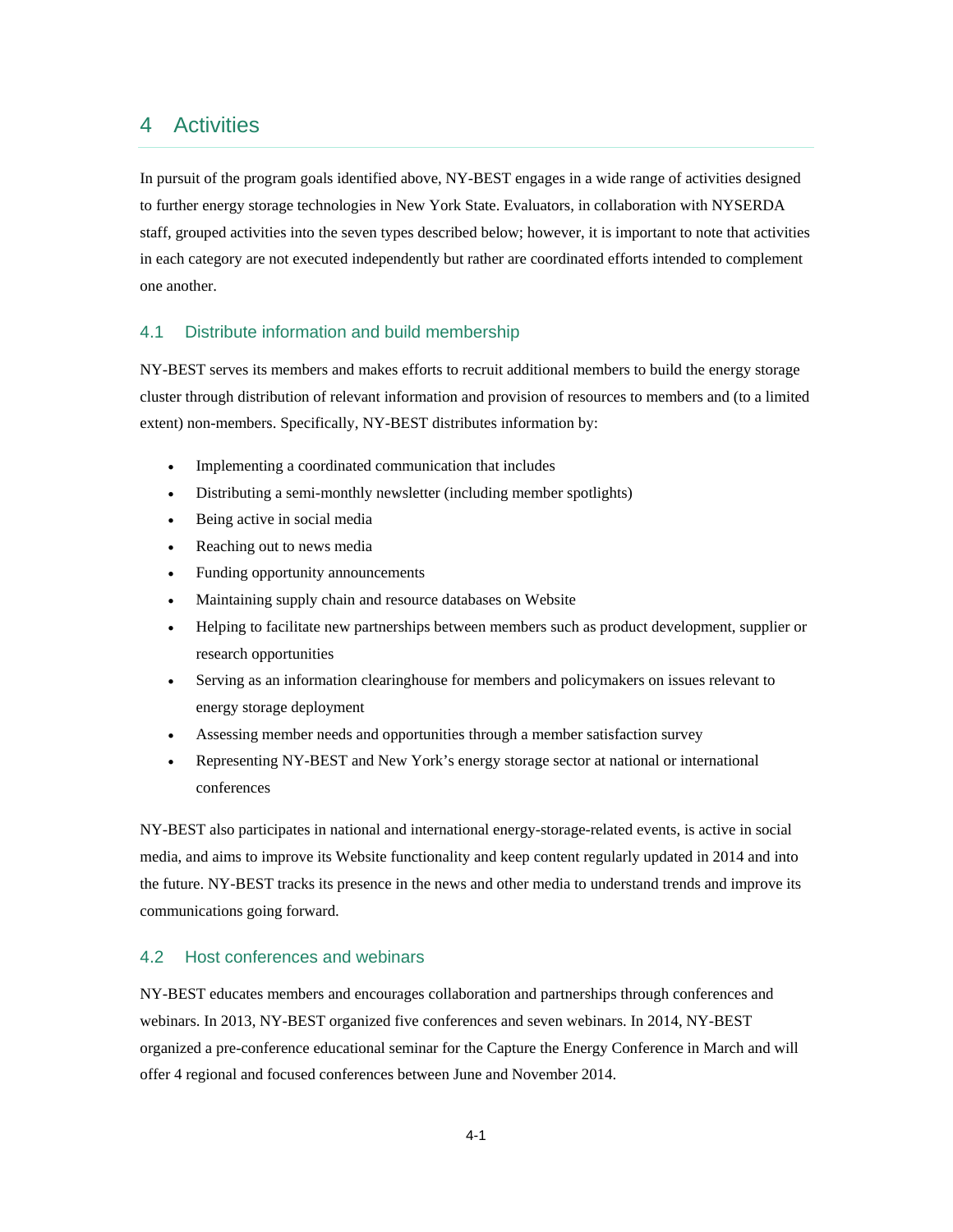#### 4.3 Provide targeted introductions

NY-BEST staff directly communicates with members and introduces members whose partnership could be beneficial to each other. This communication can be by phone or in person and results in meetings between members to discuss ways in which they may collaborate and partner. NY-BEST also facilitates communication between members and non-members.

#### 4.4 Promote and distribute project funding opportunities

 development councils, federal sources, and NYSERDA PONs. Projects have been funded through NY-BEST staff direct members with projects to funding opportunities, including: regional economic NYSERDA and with input from the NY-BEST membership and board of directors through two separate PONs.

- PON 1704 (March 2010) 16 seed stage and development projects
- PON 2458 (2012-2014) commercialization projects from lab to prototype (at least TRL 3)
	- Round 1 (applications were due May 2012) 7 commercialization projects
	- Round 2 (due Nov 2012) 7 commercialization projects
	- Round 3 (due Sep  $2013$ ) 6 commercialization projects
	- Round 4 (due June 2014) 9 commercialization projects
	- Round 5 (due December 2014)
	- Round 6 (due June 2015)

#### 4.5 Provide testing and prototyping capabilities

 Energy Storage Technologies Test and Commercialization Center (partnering with DNV GL, the center opened April 30, 2014). This facility provides a way for new technologies to be tested to industry NY-BEST is collaborating to provide a battery testing facility in Rochester, NY known as the Battery and standards. In addition, NY-BEST is working with the Rochester Institute of Technology to provide a battery prototyping facility. Both of these facilities are operated by third parties (not the NY-BEST operator directly) and provide cost-effective services to NY-BEST members and, in the case of the BEST Test Center, revenue sharing back to NY-BEST beginning in the second year of the center's operations.

#### 4.6 Provide business support

NY-BEST offers business and technical support to member companies. This support includes helping companies prepare for grant funding or investor presentations. It also includes providing business guidance for beginning or expanding businesses, particularly as it relates to understanding the electric regulatory structure in New York State.

#### 4.7 Promote policies that support energy storage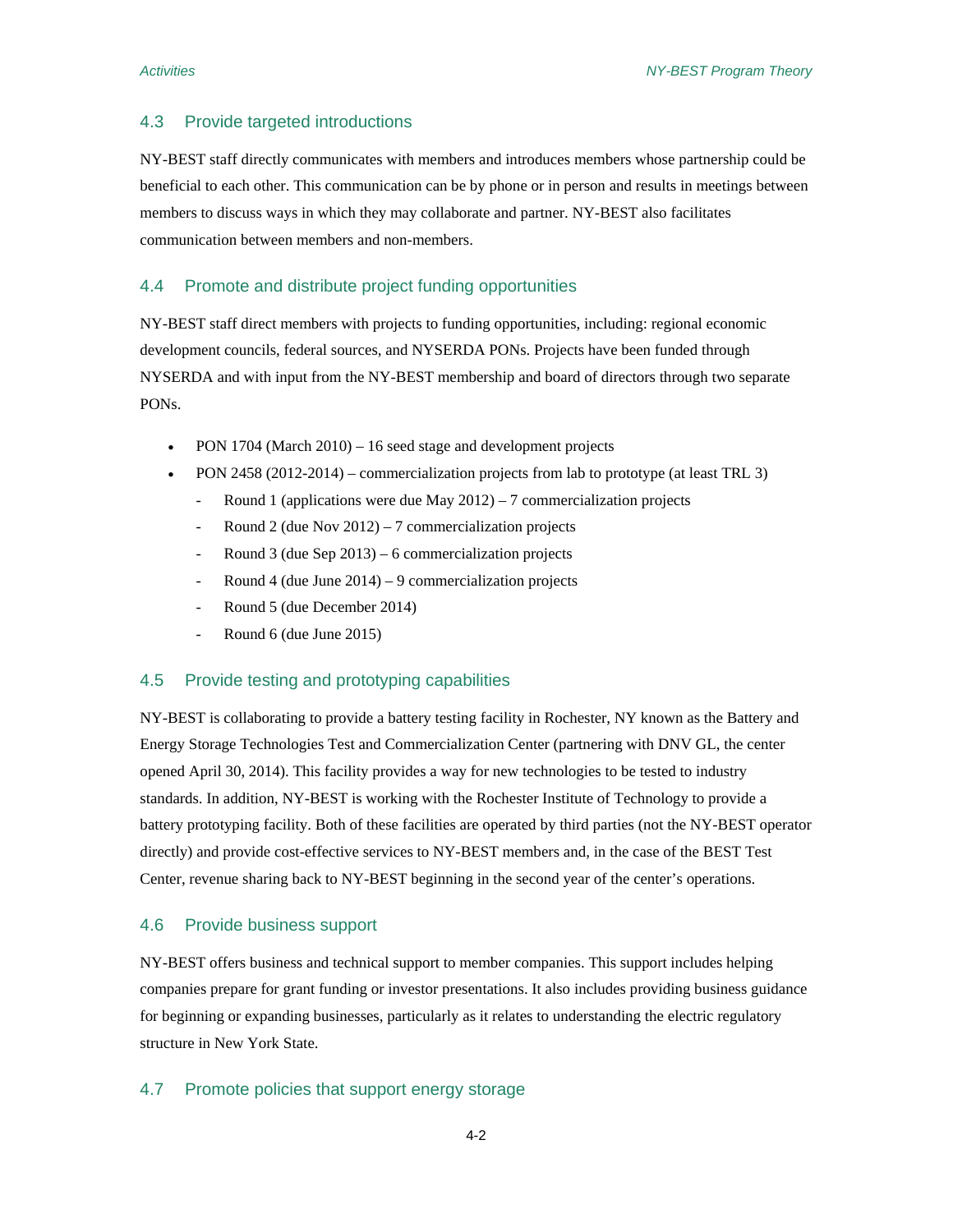#### *NY-BEST Program Theory Activities*

NY-BEST represents the battery and energy storage industry, encouraging policies and regulations that are amenable to the growth of the industry in New York. In particular, NY-BEST works with state and local officials involved in codes and standards development to encourage regulations that are friendly to energy storage implementation. Any NY-BEST lobbying activities (i.e., attempts to influence decisions of government officials) are supported entirely with non-NYSERDA funding.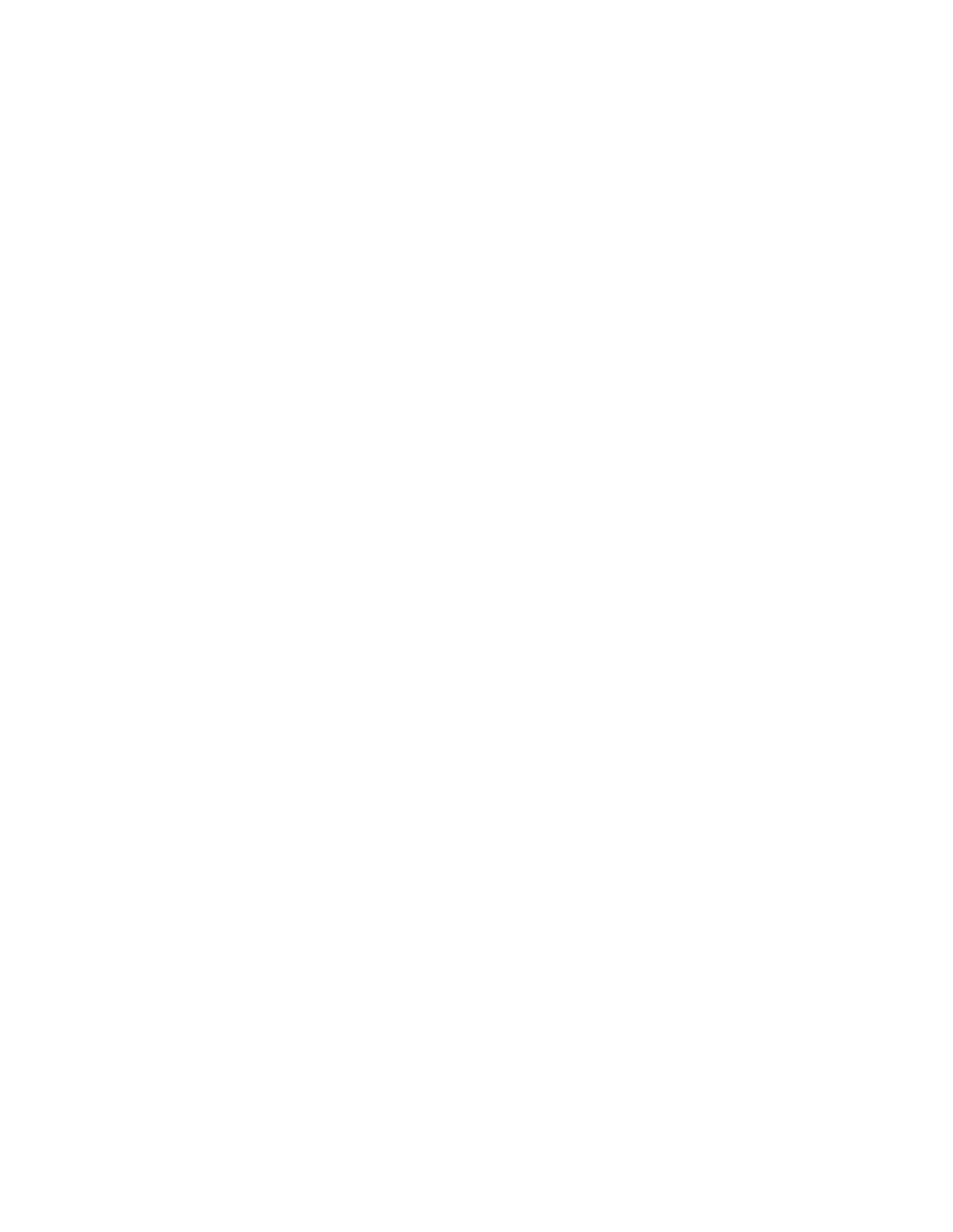## 5 Outputs

 occur and identifies possible sources for that information. The table below summarizes the anticipated outputs, that is, the immediate results, of NY-BEST activities. For each output, the table describes types of information that indicate the extent to which outputs actually

| <b>Outputs</b>                                                  | <b>Indicators</b>                                                                                                                                                                                                                      | <b>Data Sources and Potential</b><br><b>Collection Approaches</b>                                                                                   |  |  |  |  |
|-----------------------------------------------------------------|----------------------------------------------------------------------------------------------------------------------------------------------------------------------------------------------------------------------------------------|-----------------------------------------------------------------------------------------------------------------------------------------------------|--|--|--|--|
| <b>Outputs from Information and Recruitment Activities</b>      |                                                                                                                                                                                                                                        |                                                                                                                                                     |  |  |  |  |
| Newsletters and external<br>conference presentations            | Breadth of distribution<br>Number of recipients<br>Recipient characteristics (i.e,<br>which industries, levels, etc)<br>Change in number of<br>subscriptions<br>Number of conferences and<br>meetings where NY-BEST was<br>represented | List of recipients by<br>sector/geography<br>Newsletter-related<br>correspondences and/or social<br>media presence<br>Program reports on attendance |  |  |  |  |
| Conferences and webinars                                        | Number of conference/webinars<br>held<br>Number of attendees<br>Attendee characteristics (i.e.,<br>diversity of industry/interest<br>groups, and hierarchical levels)<br>Attendee feedback<br>Sponsorship<br>Summary of topics covered | Conference records<br>Webinar slides and records<br>Post-event surveys implemented<br>by NY-BEST                                                    |  |  |  |  |
| Introduction meetings/phone calls                               | Number of introductions/meetings<br>Continuance of relationships after<br>introduction<br>Number of collaborative outputs<br>(papers/projects/product<br>development or supplier<br>relationships)                                     | Evaluation surveys with NY-BEST<br>members<br>Meeting notes<br>Program records of collaboration<br>outputs                                          |  |  |  |  |
| <b>Outputs from Technology and Commercialization Activities</b> |                                                                                                                                                                                                                                        |                                                                                                                                                     |  |  |  |  |
| Promising projects receive<br>funding                           | Number of projects<br>Quantity of funding and outside<br>co-funding leveraged<br>Number of publications,<br>presentations, and patents from                                                                                            | Program records<br>Evaluation surveys/interviews with<br>funded project leaders<br>Evaluation surveys with projects<br>that were not funded         |  |  |  |  |

### **Table 5-1: Outputs, Indicators, and Potential Data Sources**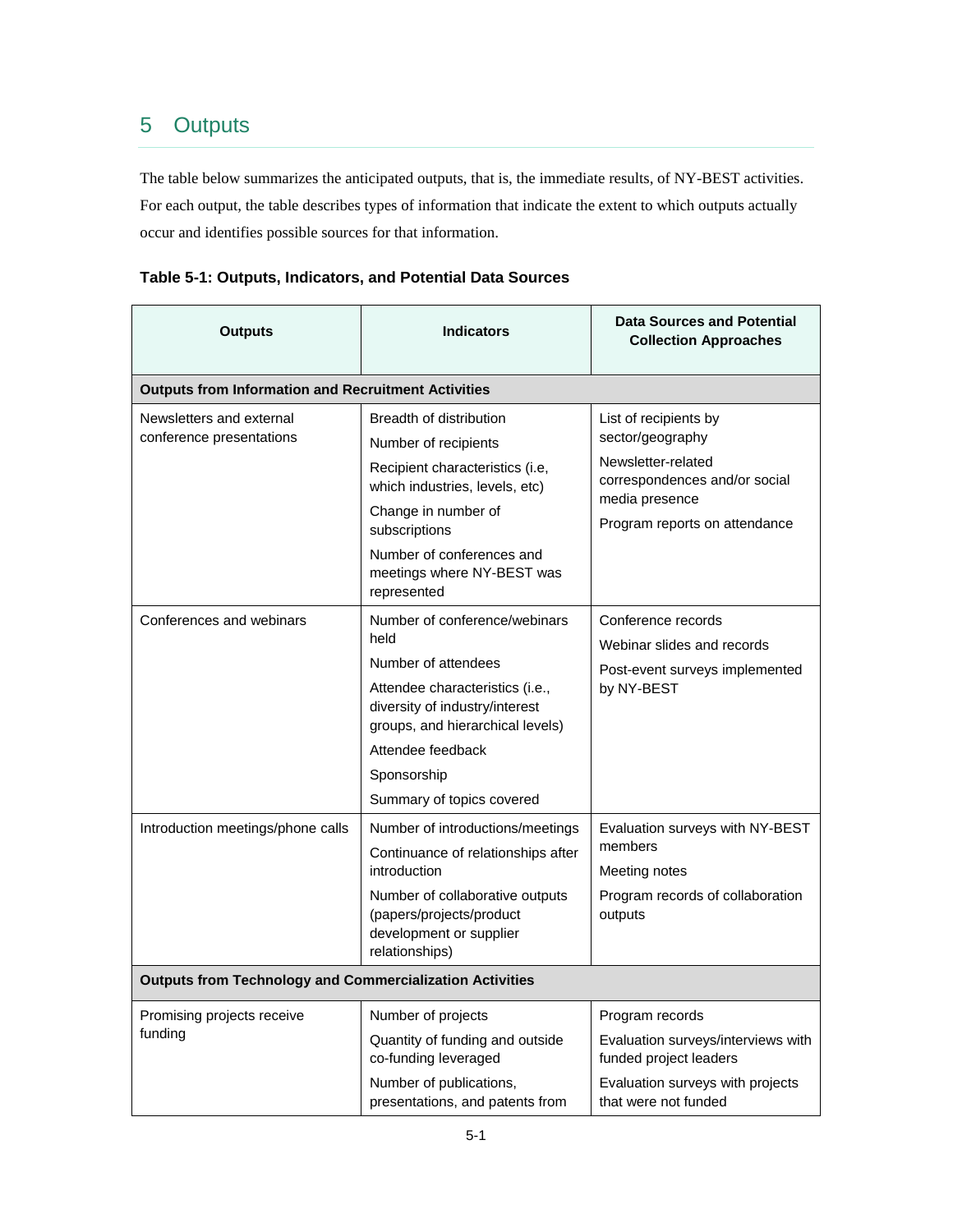|                                                                                    | funded projects<br>Advancement in Technology<br>Readiness Level (or<br>Manufacturing Readiness Level)<br>as a result of funded project<br>Representativeness of project<br>portfolio (i.e., how well does<br>breadth of projects represent<br>battery and energy storage<br>technology industry?)<br>Relative outcomes to non-funded<br>projects | Evaluation surveys with NY-BEST<br>members                                                                                    |
|------------------------------------------------------------------------------------|--------------------------------------------------------------------------------------------------------------------------------------------------------------------------------------------------------------------------------------------------------------------------------------------------------------------------------------------------|-------------------------------------------------------------------------------------------------------------------------------|
| Products tested/prototyped at<br>BTCC facility and prototype<br>facility           | Number of products tested over<br>time<br>Number of facility users over time<br>Revenue generated<br>Product progress toward<br>successful commercialization                                                                                                                                                                                     | Facility usage records<br>(aggregated)<br>Program records on funded<br>projects<br>Evaluation surveys with NY-BEST<br>members |
| Meetings; phone calls; business<br>and marketing plans; business<br>advice         | Number of businesses directly<br>assisted<br><b>Characteristics of businesses</b><br>receiving assistance<br>Summary and value of assistance                                                                                                                                                                                                     | Program records<br>Evaluation surveys with NY-BEST<br>members                                                                 |
| Studies, meetings, and events<br>promoting policies that support<br>energy storage | NY-BEST identified as an expert<br>in energy storage technologies<br>and related policies                                                                                                                                                                                                                                                        | Evaluation interviews with<br>industry experts<br>Program policy briefings<br>Evaluation surveys with NY-BEST<br>members      |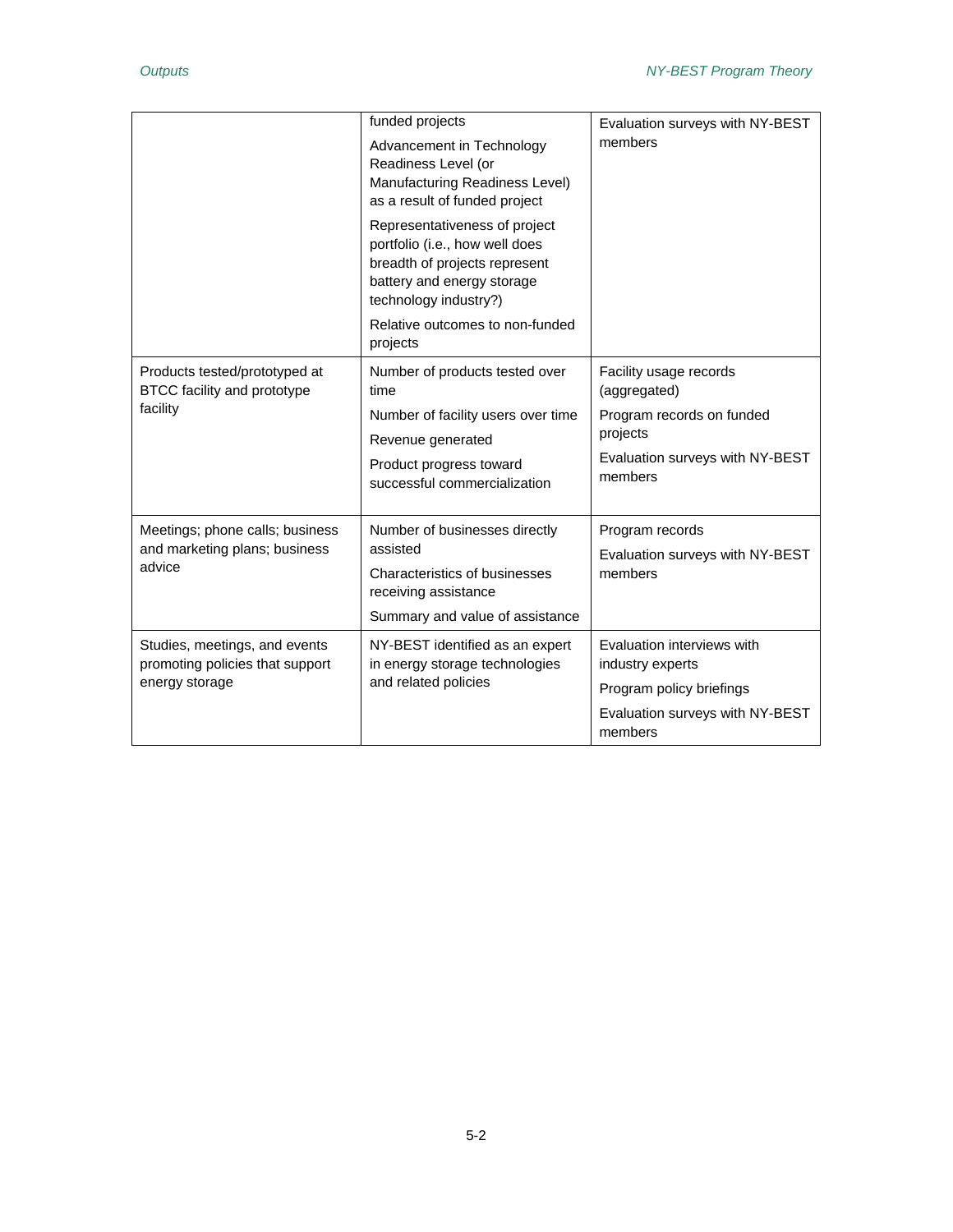# 6 Outcomes and Logic Diagram

 The following table describes the short‐term and long‐term outcomes anticipated to result from NY‐BEST activities. The table also describes some possible indicators of the extent to which outcomes are realized and identifies sources of this information.

| Outcomes                                                                                    | <b>Indicators</b>                                                                                                                                                                      | <b>Data Sources and Potential</b><br><b>Collection Approaches</b>                                                                                                                                                               |  |  |  |  |
|---------------------------------------------------------------------------------------------|----------------------------------------------------------------------------------------------------------------------------------------------------------------------------------------|---------------------------------------------------------------------------------------------------------------------------------------------------------------------------------------------------------------------------------|--|--|--|--|
| <b>Short-term Outcomes from Information and Recruitment Activities</b>                      |                                                                                                                                                                                        |                                                                                                                                                                                                                                 |  |  |  |  |
| Increased satisfaction of<br>members and non-members with<br>NY-BEST offerings              | Net increase in membership<br>Deep engagement of members in<br>NY-BEST activities                                                                                                      | Program records<br>Evaluation surveys with NY-BEST<br>members                                                                                                                                                                   |  |  |  |  |
| Valuable supply-chain and<br>resource information is shared<br>and put to use among members | Increase in collaboration and<br>number of partnerships<br>Use and maintenance of supply<br>chain and resource database                                                                | Supply chain/resource database<br>usage information<br>Evaluation surveys with NY-BEST<br>members                                                                                                                               |  |  |  |  |
| Increased number and quality of<br>productive collaborations and<br>partnerships            | Collaborative outputs including<br>papers, projects, presentations,<br>and products<br>Sustained communication and<br>information sharing between<br>members<br>Increase in membership | Number of member publications<br>and presence at conferences and<br>events<br>Evaluation surveys with NY-BEST<br>members                                                                                                        |  |  |  |  |
| <b>Short-term Outcomes of Technology Commercialization Activities</b>                       |                                                                                                                                                                                        |                                                                                                                                                                                                                                 |  |  |  |  |
| High quality, targeted R&D<br>accelerates product development                               | Projects funded by NY-BEST<br>approach/achieve<br>commercialization<br>Projects funded by NY-BEST<br>receive additional funding<br>Increase in demand for BTCC<br>facility services    | Facility usage records<br>(aggregated)<br>Program records on funded<br>projects<br>Evaluation surveys with NY-BEST<br>members<br>Program records of outside<br>investment in projects<br>Media coverage of project<br>successes |  |  |  |  |
| New technologies are tested and<br>proven in New York                                       | Projects funded by NY-BEST<br>approach/achieve<br>commercialization<br>Projects funded by NY-BEST<br>receive additional funding and<br>companies receive investment                    | Facility usage records<br>(aggregated)<br>Program records on funded<br>projects<br>Evaluation surveys with NY-BEST                                                                                                              |  |  |  |  |

| Table 6-1: Outcomes, Indicators, and Potential Data Sources |  |  |  |
|-------------------------------------------------------------|--|--|--|
|-------------------------------------------------------------|--|--|--|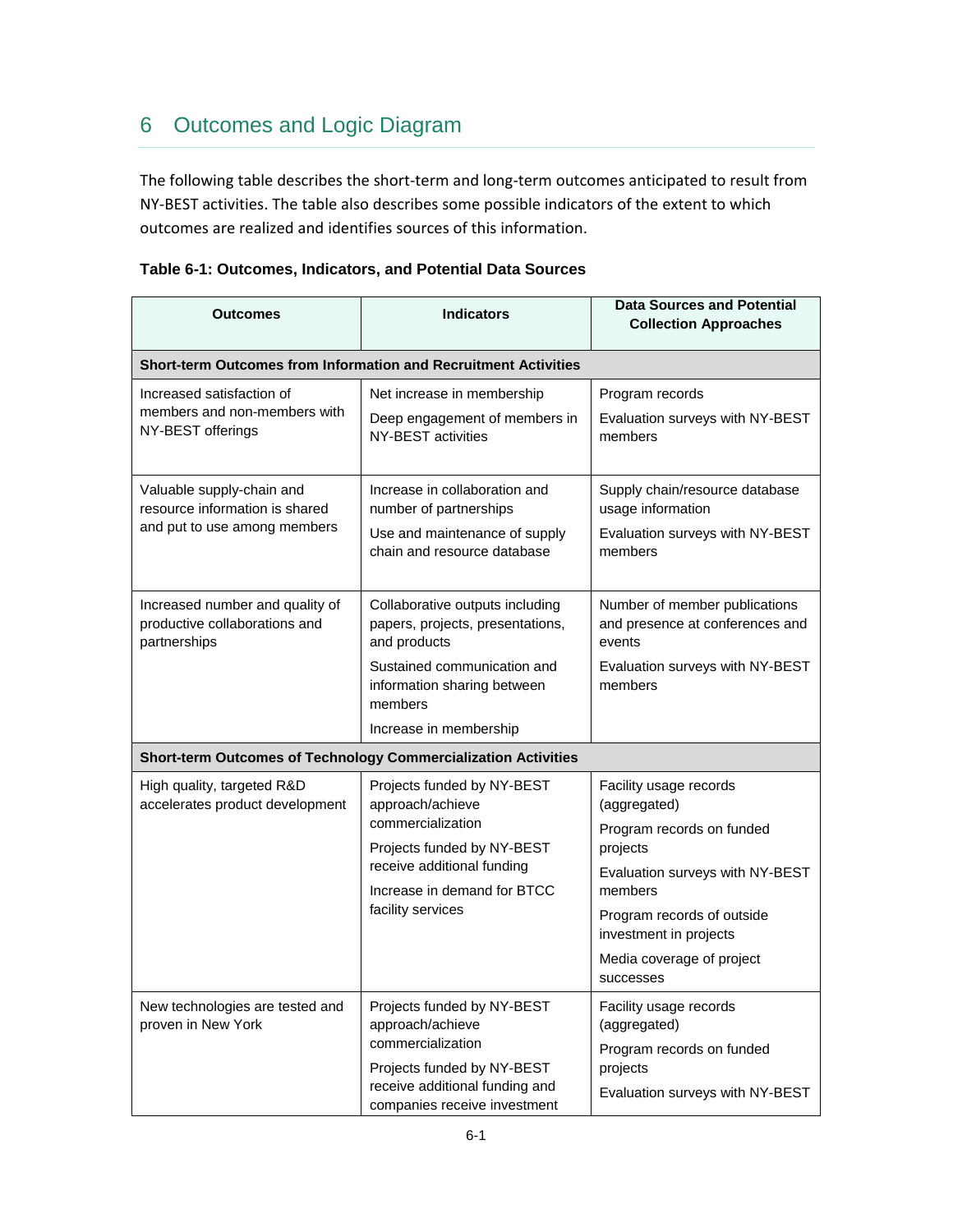|                                                                                       | funding                                                                                                                                                                                                                        | members                                                                                                                                                                                                                                                                   |  |  |
|---------------------------------------------------------------------------------------|--------------------------------------------------------------------------------------------------------------------------------------------------------------------------------------------------------------------------------|---------------------------------------------------------------------------------------------------------------------------------------------------------------------------------------------------------------------------------------------------------------------------|--|--|
|                                                                                       |                                                                                                                                                                                                                                | Program records of outside<br>investment in projects                                                                                                                                                                                                                      |  |  |
|                                                                                       |                                                                                                                                                                                                                                | Media coverage of project<br>successes                                                                                                                                                                                                                                    |  |  |
| Members improve strategies;<br>successfully pitch ideas to<br>potential investors     | NY-BEST members funded by<br>investors                                                                                                                                                                                         | Program records of outside<br>investment in projects                                                                                                                                                                                                                      |  |  |
| Officials and legislators adopt<br>positions supportive of energy<br>storage industry | Adoption of policies and rules<br>supporting energy storage<br>Increase in number of energy<br>storage-related enterprises                                                                                                     | Media coverage of activity in<br>energy storage industry<br>Member and/or expert feedback<br>regarding regulatory and<br>legislative climate for energy-<br>storage technology development<br>Program records of outside<br>investment in projects and NY-<br><b>BEST</b> |  |  |
| <b>Mid-term Outcomes</b>                                                              |                                                                                                                                                                                                                                |                                                                                                                                                                                                                                                                           |  |  |
| NY-BEST is self-sustaining                                                            | Non-NYSERDA funding; primary<br>operating costs to serve the<br>membership are met                                                                                                                                             | Program financial records                                                                                                                                                                                                                                                 |  |  |
| Outside investors provide follow<br>on funding to NY-BEST members                     | Quantity of outside investment [#<br>of firms, # of agreements, \$<br>invested]<br>Number of investors                                                                                                                         | Project records                                                                                                                                                                                                                                                           |  |  |
| Energy storage technologies are<br>proven and commercialized                          | Success of PON-funded projects:<br>reach commercialization and<br>technology transfer<br>Increased ease of technological<br>transfer                                                                                           | Program records on funded<br>projects<br>Evaluation surveys with NY-BEST<br>members                                                                                                                                                                                       |  |  |
| Regulatory and policy barriers to<br>energy storage are reduced                       | Policies or regulations change<br>Favorable public perception of<br>battery and energy storage<br>technologies industry                                                                                                        | Passed and implemented<br>regulations or legislation<br>Media coverage<br>Company/industry records and<br>reports                                                                                                                                                         |  |  |
| <b>Long-Term Outcomes of NY-BEST Activities</b>                                       |                                                                                                                                                                                                                                |                                                                                                                                                                                                                                                                           |  |  |
| Thriving cluster of energy storage<br>researchers and companies in<br>New York        | Number of battery and energy<br>storage technology companies in<br>NY steady or growing<br>Size or maturity of battery and<br>energy storage technology<br>companies in NY steady or<br>growing<br>Sales of battery and energy | Program records on funded<br>projects<br>Evaluation surveys with NY-BEST<br>members<br>US DOE data<br>US Census data (NAICS 3359)                                                                                                                                         |  |  |
|                                                                                       | storage technologies from NY                                                                                                                                                                                                   |                                                                                                                                                                                                                                                                           |  |  |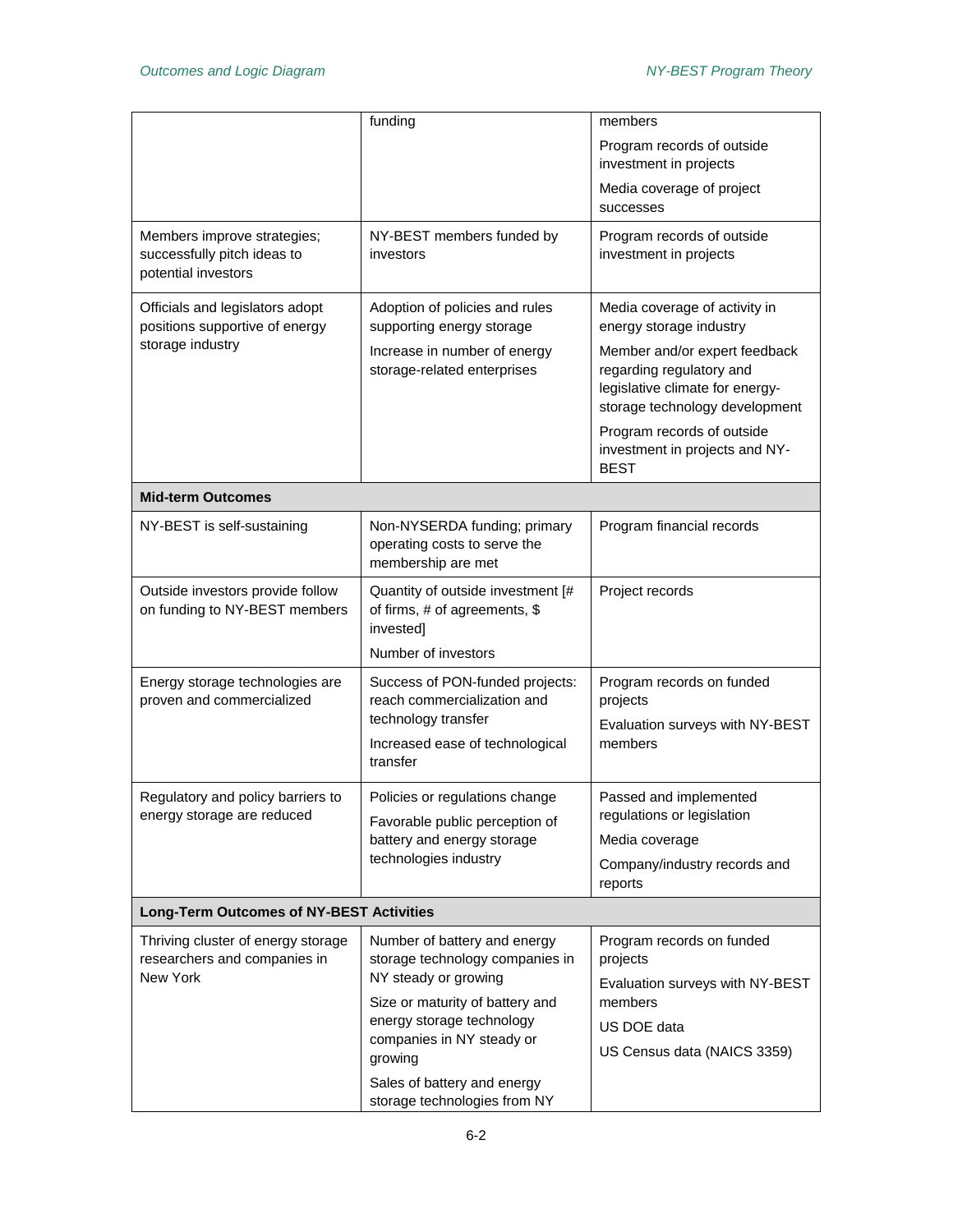|                                                       | growing                                                                                                                                                                                                                                                                                                                                                       |                                                                                                                                                                                                                            |
|-------------------------------------------------------|---------------------------------------------------------------------------------------------------------------------------------------------------------------------------------------------------------------------------------------------------------------------------------------------------------------------------------------------------------------|----------------------------------------------------------------------------------------------------------------------------------------------------------------------------------------------------------------------------|
| Energy storage industry brings                        | Growth of companies and                                                                                                                                                                                                                                                                                                                                       | Job and sales records from                                                                                                                                                                                                 |
| jobs and other economic benefits                      | employment related to battery and                                                                                                                                                                                                                                                                                                                             | Industry Evaluation surveys with                                                                                                                                                                                           |
| to New York                                           | energy storage technologies                                                                                                                                                                                                                                                                                                                                   | NY-BEST members                                                                                                                                                                                                            |
| New York becomes a global<br>leader in energy storage | Involvement in standards setting<br>NY-BEST associated<br>technologies in place in New York<br>state<br>Sales success of products relying<br>on battery energy storage<br>technologies developed or<br>commercialized in New York<br><b>State</b><br>New York is a leader in deployed<br>energy storage solutions for the<br>electric grid and transportation | Records of battery and energy<br>storage technologies-related<br>activities in NY state<br>Record of technology<br>demonstration and use in NY<br>Sales data<br>Comparative sales and use data<br>for other states/nations |
| Fossil fuel emissions decline as a                    | NO <sub>x</sub> and SO <sub>x</sub> emissions                                                                                                                                                                                                                                                                                                                 | Market share information                                                                                                                                                                                                   |
| result of energy-storage                              | proportionately reduced through                                                                                                                                                                                                                                                                                                                               | Sales data                                                                                                                                                                                                                 |
| technologies commercialized and                       | proliferation of battery and energy                                                                                                                                                                                                                                                                                                                           | Engineering calculations of NOx                                                                                                                                                                                            |
| in use                                                | storage technologies                                                                                                                                                                                                                                                                                                                                          | and SO <sub>x</sub> offset                                                                                                                                                                                                 |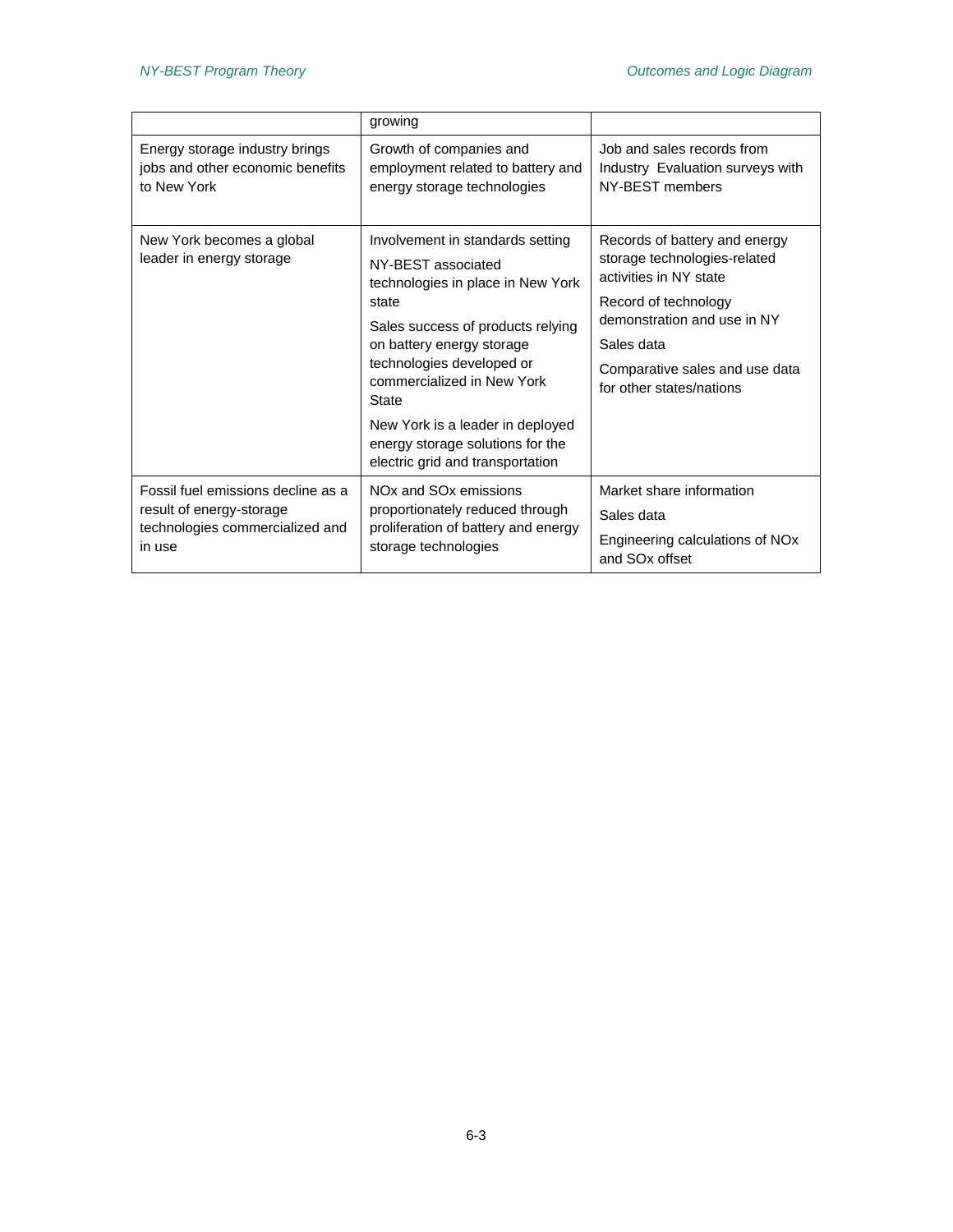#### **Figure 6-1: NY-BEST Logic Diagram**

#### **NY-BEST Consortium**

Resources/Inputs: CAIR/NYSERDA funding, other public funding, NYSERDA staff, NY BEST operations staff, private sector investors, energy storage researchers, universities, trade associations, and intangible resources



energy storage development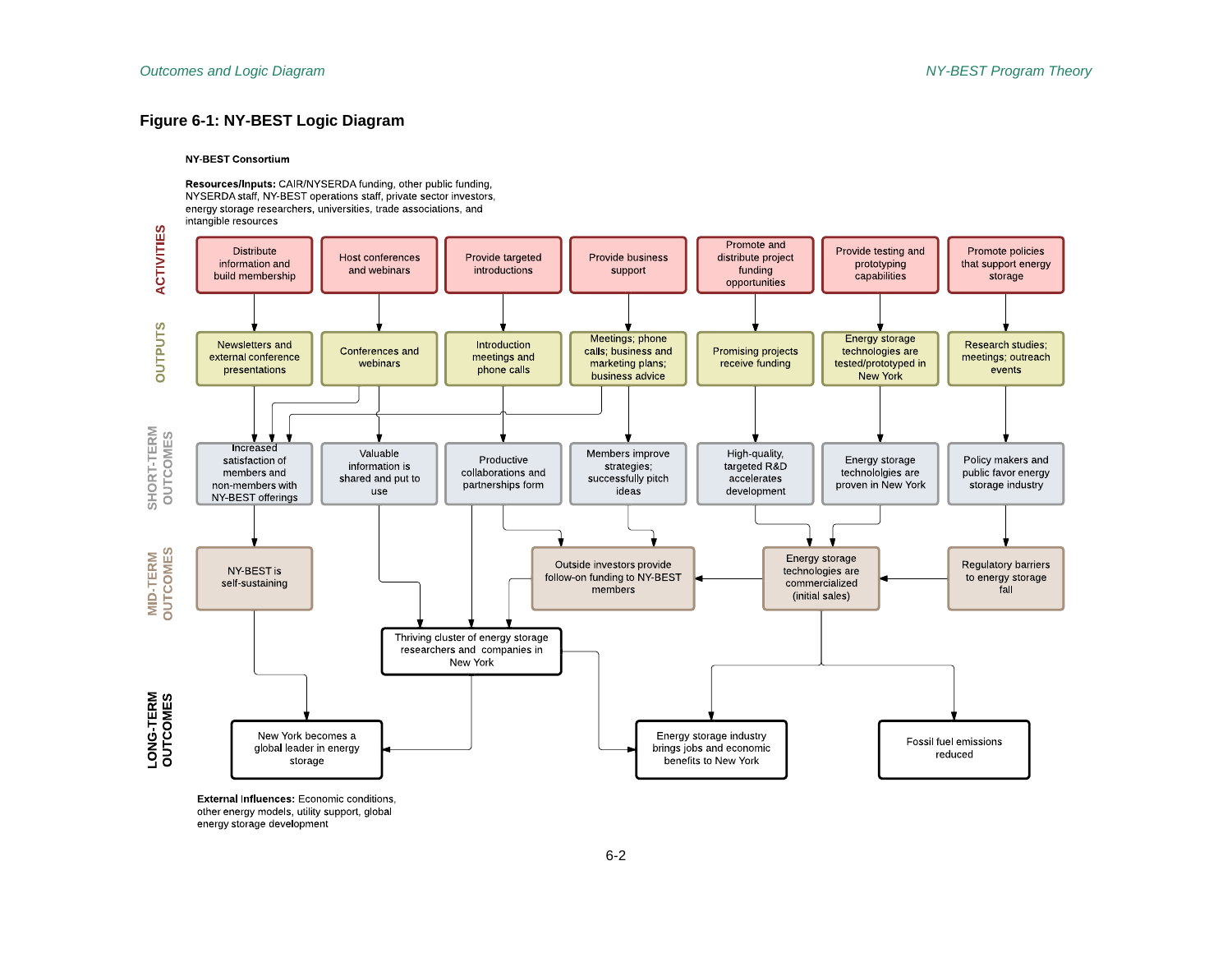### 7 Assumptions about Strategies

Implicit within the NY-BEST program logic are a number of assumptions. Connections are identified here for strategies.

- Expanding the energy storage industry in New York requires developing the technologies, businesses, and policies in parallel.
- A thriving cluster of energy storage companies will be a basis for jobs, economic benefits, and leadership in energy storage technology in New York.
- Resources and information, such as provided via newsletters, webinars, and conferences, provided to non-members encourages them to join the consortium to gain additional value from the network within the consortium and to support the industry.
- Consortium members gain value from the organization and seek to build the network and develop and grow relationships.
- Facilitated introductions and meetings result in more productive partnerships than would occur without NY-BEST facilitation. The NY-BEST operator is in a unique position to be able to match up researchers and companies who may be effective collaborators; this reduces search costs and development time.
- Collaborations can more readily accelerate technology development and transfer and may be more successful at attracting outside funding to further accelerate development and commercialization.
- Funding research projects results in technology development, technology transfer, or accelerated technology development and/or commercialization.
- Testing and prototyping facilities foster accelerated technology development and technology transfer.
- Providing business support services allows researchers to focus on the technologies they are developing without letting the key business activities fall completely to the side.
- Both supply of and demand for battery and energy storage technologies are currently below the level required for realization of NY-BEST's long-term goals. Program activities will drive both supply and demand.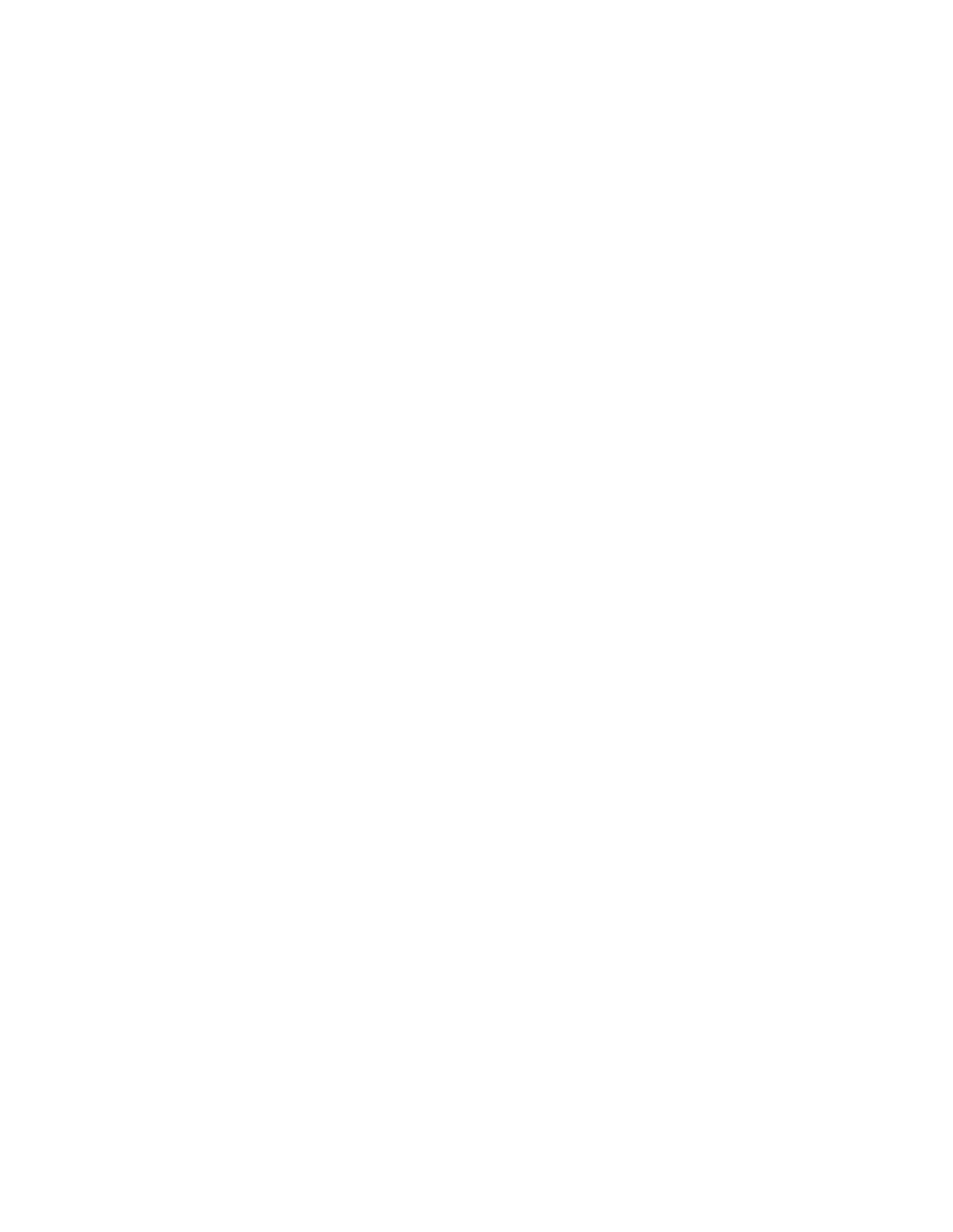### 8 Non-Program Influence on Outcomes

 battery and energy storage technologies can be both a complementary and a competing good for traditional Outside of NY-BEST control, economic factors could influence the development of battery and energy storage technologies in New York State. For example, a deep recession could reduce both the demand for new technologies and the risk investors are willing to take on innovation. Conversely, rapid economic expansion can increase demand and risk preferences, pulling technology to develop faster. In addition, vehicle propulsion; this industry will be affected by changes in cost or regulation of vehicle manufacture, emissions, and fuel. Battery and energy storage technologies also support a changing electricity market; this industry will be affected by changes in electricity production and distribution – most notably changes from centralized to decentralized production and costs of fossil fuel resources and emissions regulations.

Other entities besides NY-BEST may have reasons for supporting battery and energy storage technologies and may provide funding or other incentives to develop and commercialize this technology. If so, these other interventions could limit the ability to attribute outcomes to NY-BEST activities.